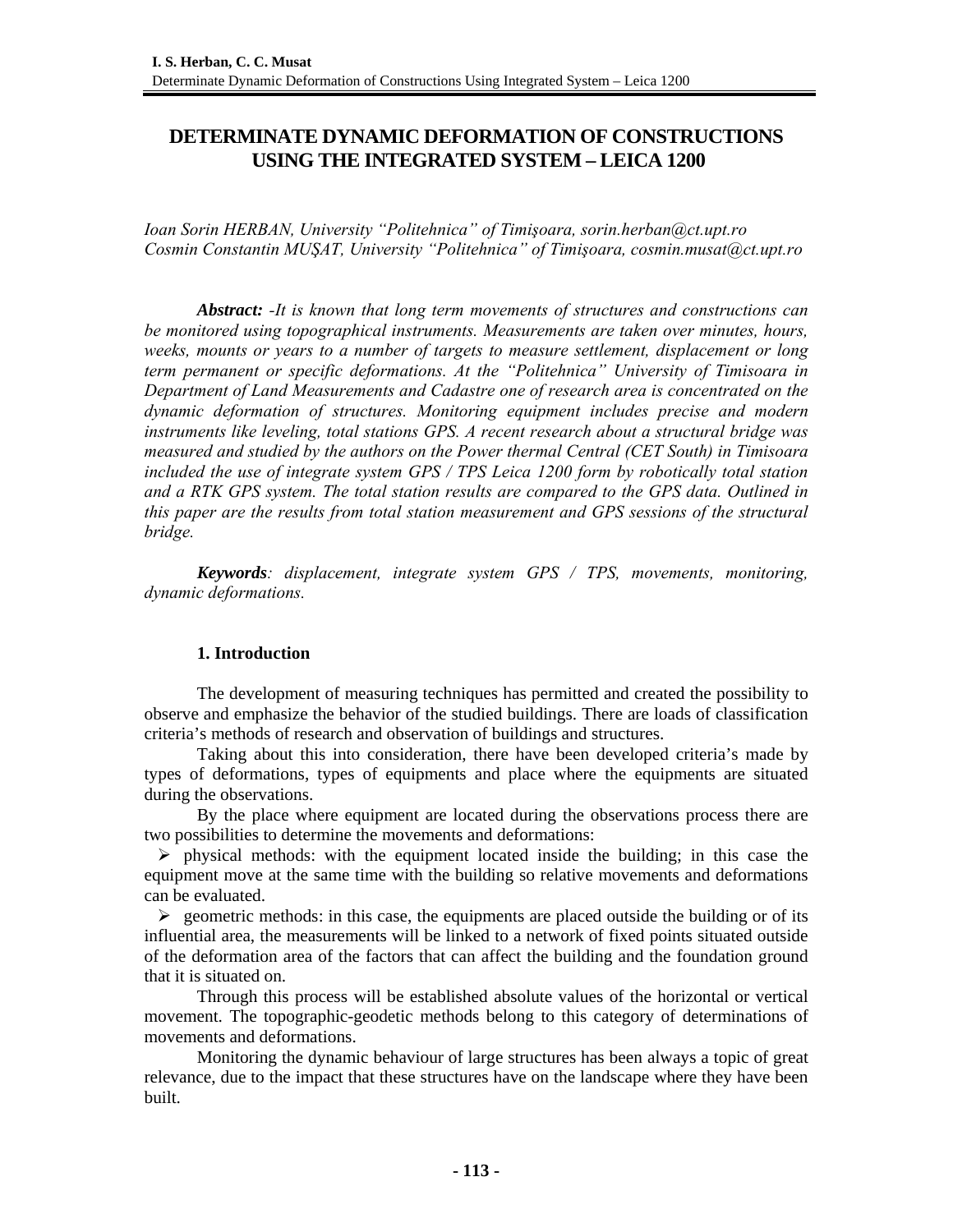Many instruments and surveying methods have been used in order to support the control of these structures. However, the main aim in most of the developed plans has been to ensure the possibility of measuring displacements in a singular number of points. The difficulty in the measurement of these displacements is to find a spatial measurement technique that respond to a numerous properties, such as, precision, reliability, low cost and easiness to use.

Some of these advantages can be seen in several methods, but it is really hard to find a method compromising all of them. In the next paragraphs some of the approaches developed in this context are reported (starting with the classical techniques and finishing with the new technologies).

## **2. Different styles and multicritteria approach to determining building deformations**

Over the years specialists in measurements developed techniques and technologies to estimate correct, accurate and precise structures movements. These techniques are presented as follows:

 $\triangleright$  Classical topographic methods based on angles, distances and height variation measurements are very popular in the quantitative surveying field. The equipment used consists of accurate and appropriate theodolites or total stations. When the point that has to be determined is inaccessible, indirect methods are used, for example: single or multiple intersections.

Furthermore, contact sensors can complete these measurements, such as: an inclinometer, a pendulum, dial gauges or extensometers. However, this contact nature prevents them from use at the final stages of destructive load testing, and they can only acquire measurements in one dimension.

 $\triangleright$  The Global Positioning System (GPS) has been used in structural monitoring of large structures with considerable range of displacements, as well as combined with other sensors. In spite of this, GPS has two significant limitations, as well. Firstly, as signals are received from satellites, coordinates cannot be measured indoors or through above obstacles. The second limitation is that the current precision levels of GPS are limited to +/- 1cm horizontally, and +/- 2cm vertically.

 $\triangleright$  Digital close-range photogrammetry has been an alternative, and is highly accurate. It also offers a quick, remote, three-dimensional data acquisition with images that provide a permanent visual recording of the test, but the compulsory use of targets might be disadvantageous in some circumstances; especially when the access to the object is risky or when it is inaccessible to operators. Due to the lack of scale definition in the photogrammetric process, measurements must be taken by using additional instrumentation.

 $\triangleright$  Terrestrial Laser Scanning has become a new alternative to the monitoring of structures incorporating novelty approaches and computer methods. Although the approaches noted above present an accurate modelling strategy and have demonstrated their viability for structural monitoring, none of them has been tested yet over complex structures such as large and high structures. The reported analysis focuses on two main problems: the first one is the accuracy and the stability of georeferencing, which is fundamental to make comparisons between different multi-temporal scans; the second one is the computation of deformation based on the acquired point-clouds. Particularly, a comparison is performed using different surfaces types, such as: resample point cloud, mesh and polynomial surface.

Determination movements and irregularities of an object in the primary analysis requirements strains in relation to time and space. Current development of constructions,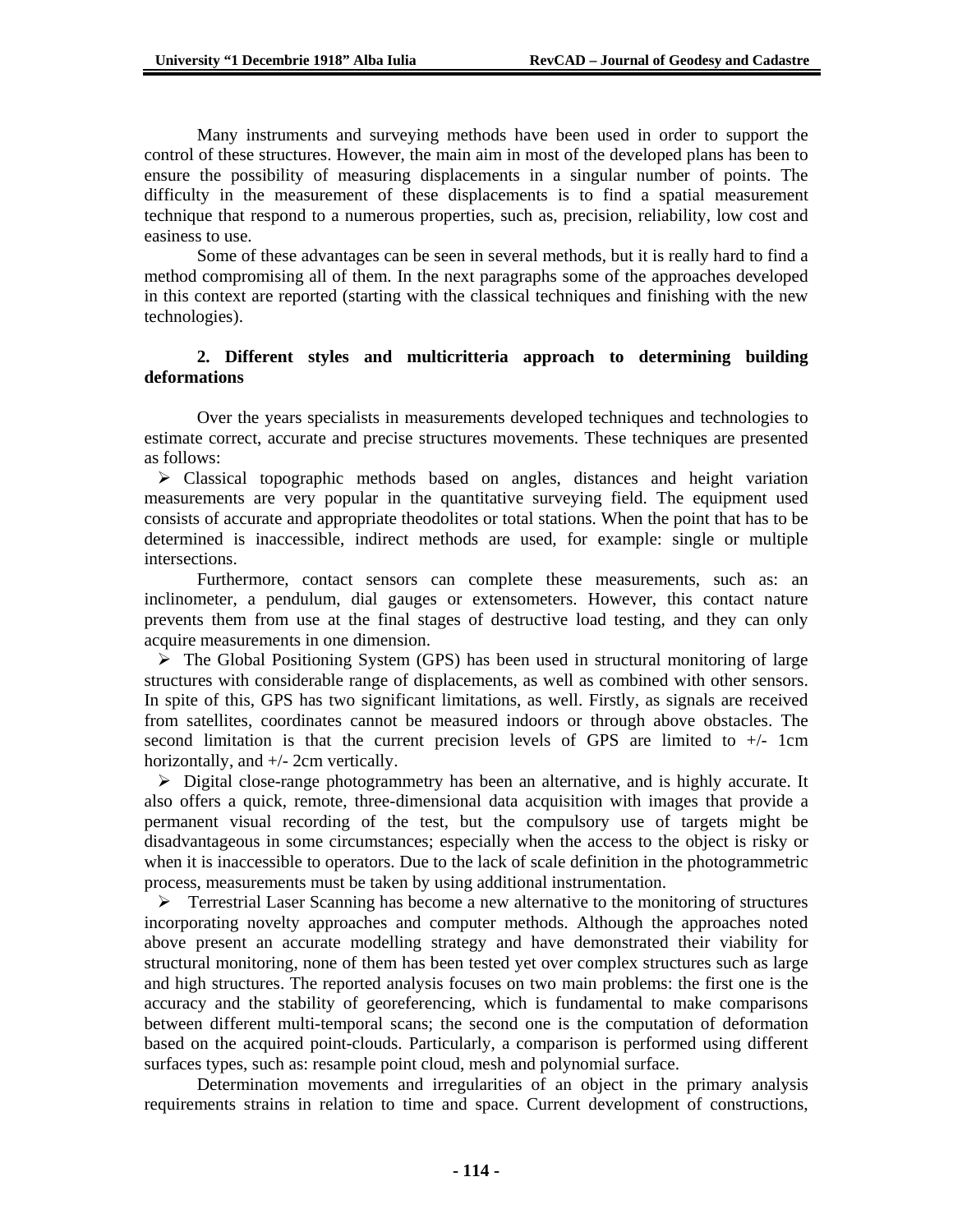imposed the need to monitor changes and possible displacements. In this sense becomes critical to analysis behaviour of objects such as bridges, dams, towers, buildings with a high pitch, not only in terms of phenomenology, but also as a result of processing and the inclusion of cases in these models of analysis.

| Phenomenonl<br>During | Phenomenon<br>type             | <b>Characteristics</b>                                  | Evaluation<br>methods                                                                                                            |  |
|-----------------------|--------------------------------|---------------------------------------------------------|----------------------------------------------------------------------------------------------------------------------------------|--|
| $0.01$ s              | <b>OSCILLATIONS</b>            | Oscillation from<br>own machines                        | Continuous<br>measurement                                                                                                        |  |
| 1 <sub>s</sub>        |                                | Oscillation from<br>own construction                    | Continuous measurement<br>and specific geodethic<br>methods<br>Geodethic methods,<br>fotogrametric methods,<br>satellite methods |  |
| 10 <sub>s</sub>       | <b>SHORT</b><br>TIME           | Strains under the<br>demands dynamic short              |                                                                                                                                  |  |
| 24h                   | <b>MOTIONS</b>                 | Strains under the                                       |                                                                                                                                  |  |
| 10 yars               |                                | demands dynamic long                                    | Geodethic methods,                                                                                                               |  |
| 100 years             | LONG<br>TIME<br><b>MOTIONS</b> | Tectonic movements<br>Movements of the earth's<br>crust | fotogrametric methods,<br>satellite methods                                                                                      |  |

Representation of deformations as a function of time schematic it can be seen in fig. 1:

# **3. Aprioristic knowledge of a certain deformation model**

During the determination of a deformation, we will always find a cause that through a transmitting function will lead to the effect.

The transmitting function is expressed through mathematical relations, is part of the statistics category, we cannot be sure of what is going on just with a certain probability we can find a relationship. The effect is always the deformation, defined as a spatial modification.

The role of geodetic tracking networks is to observe and determinate whether or not movements or deformations to a certain building occurred. Usually there is initial information of the movements that interest us or of movements critical to an object.

The precision and integrity of the apriorical knowledge on the behaviour of the building are differentiated, but the base parameters for a deformation model that must be taken into consideration are:

- $\triangleright$  representative points;
- $\triangleright$  the delimitation of the information domain;
- $\triangleright$  the evolution in time of the movements:
- $\triangleright$  the direction of the studied movements;
- $\triangleright$  size of the movement.

After every measuring cycle a different type of information model appears, that must be verified or modified. Often the aprioristic knowledge and every modification of the model influence the configuration of the network as well as the observation program, thus taking birth an interactive effect between measurements and model. Schematically it's presented in figure 1 types of movements and types of measurements for different type of movements and oscillations.

Fig.1. Schematically representations of deformations and the methods used to determinate movements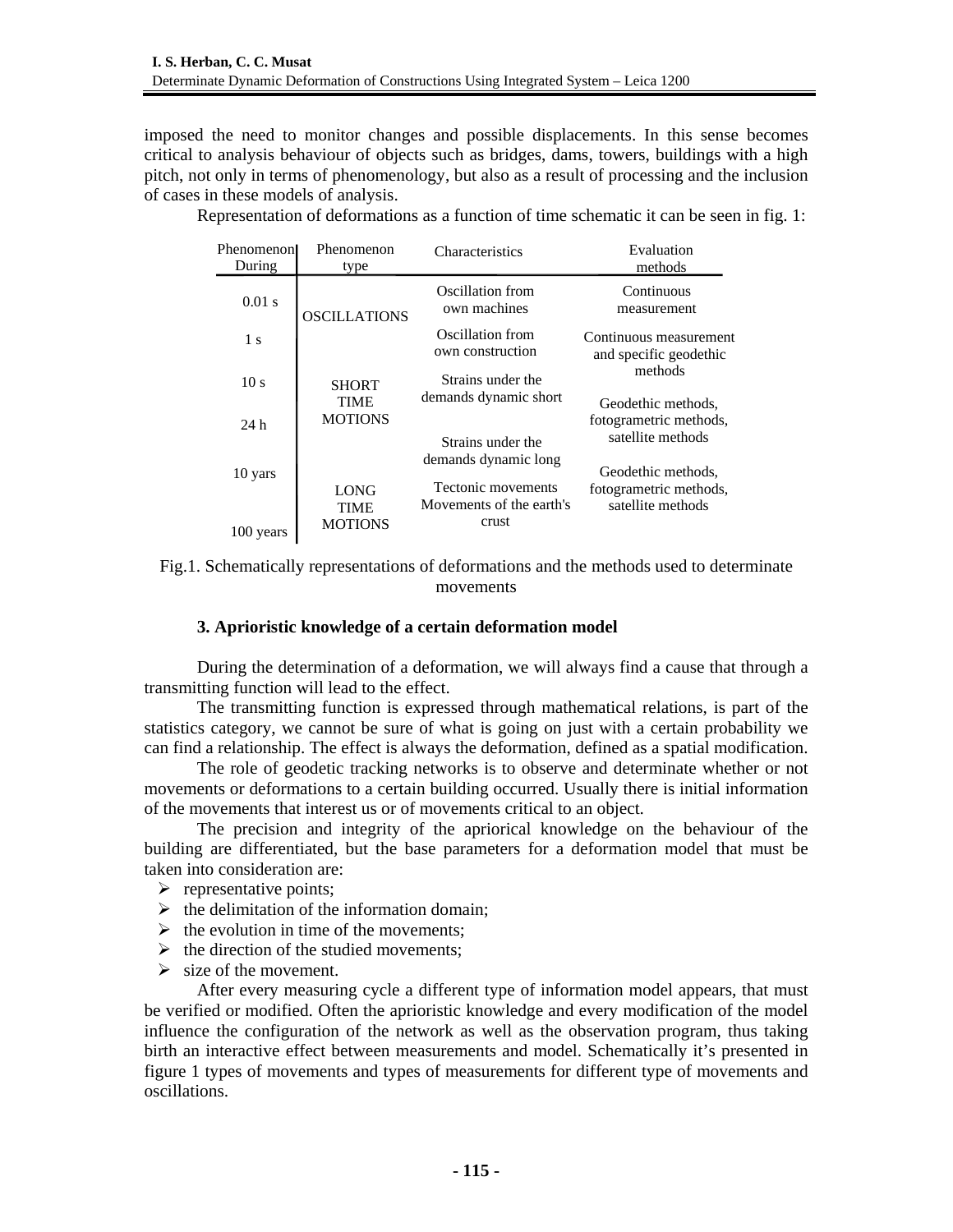#### **4. Performance and some technical specifications of used equipment**

The precision and technical specifications are different for total station and GPS system. So for total station we have:

¾ Angle and distance measurement (IR-Mode):

TCRA1205+'s precision angle-measurement system operates continuously providing instant horizontal and vertical circle readings that are automatically corrected for any "out of level" by a centrally located twin-axis compensator. The coaxial EDM uses a visible red laser, has various measuring modes, and measures to prisms and reflective tape. The range is excellent –  $3 \text{ km}$  to a single prism – and the accuracy superb –1mm + 1.5 ppm

 $\triangleright$  PinPoint – reflectorless EDM (RL-Mode)

PinPoint is the ideal tool for measuring to wall corners, inaccessible objects, facades, rock faces, roofs and walls inside buildings, in fact to anything at which it is difficult to set up a reflector. PinPoint's tightly bundled laser marks the point exactly with a small red dot. Measurements are taken instantly and directly (no complex routines measurement). And with PinPoint you can also take very long distance measurements to prisms. Very small laser spot, marks the point exactly Accuracy  $2mm + 2$  ppm.





Fig. 2. Studied structure and used instruments

¾ Automatic Target Recognition (ATR / LOCK)

With ATR, you only need to point roughly and take measurement; TPS1200+ hen fine points to the center of the prism and measures, all fully automatically. In LOCK mode TPS1200+ remains locked onto the reflector and follow it as it moves. Measurements can be taken at any time.

For GPS mode some specifications for smart pole are presented as follows: SmartAntenna as stand-alone rover when not on SmartStation, the SmartAntenna can be used with the RX1250 as an ultra light, fully fledged SmartRover. Use it on a pole as an RTK rover or on a tripod for logging data and post processing, with all the capabilities and performance of GPS1200+. RTK communication devices. There is a wide choice of communication devices with SmartStation. Radio modems, GSM, GPRS and CDMA modules fit neatly into a small, waterproof, clip-on housing (Figure 2)

#### **5. Dynamic models to determinate movements of structure**

The vehicle that runs on the route is a "Vehicle for taking and staking coal" with a frequency of 1200 t/h, type T 3214, having an arm 35 m long and weighing 460 tons.

The foundation land is made from a succession of sandy grounds that have the density  $ID = 0.47$  ... 0.56. These values of the density correspond to a state of mid density of foundation.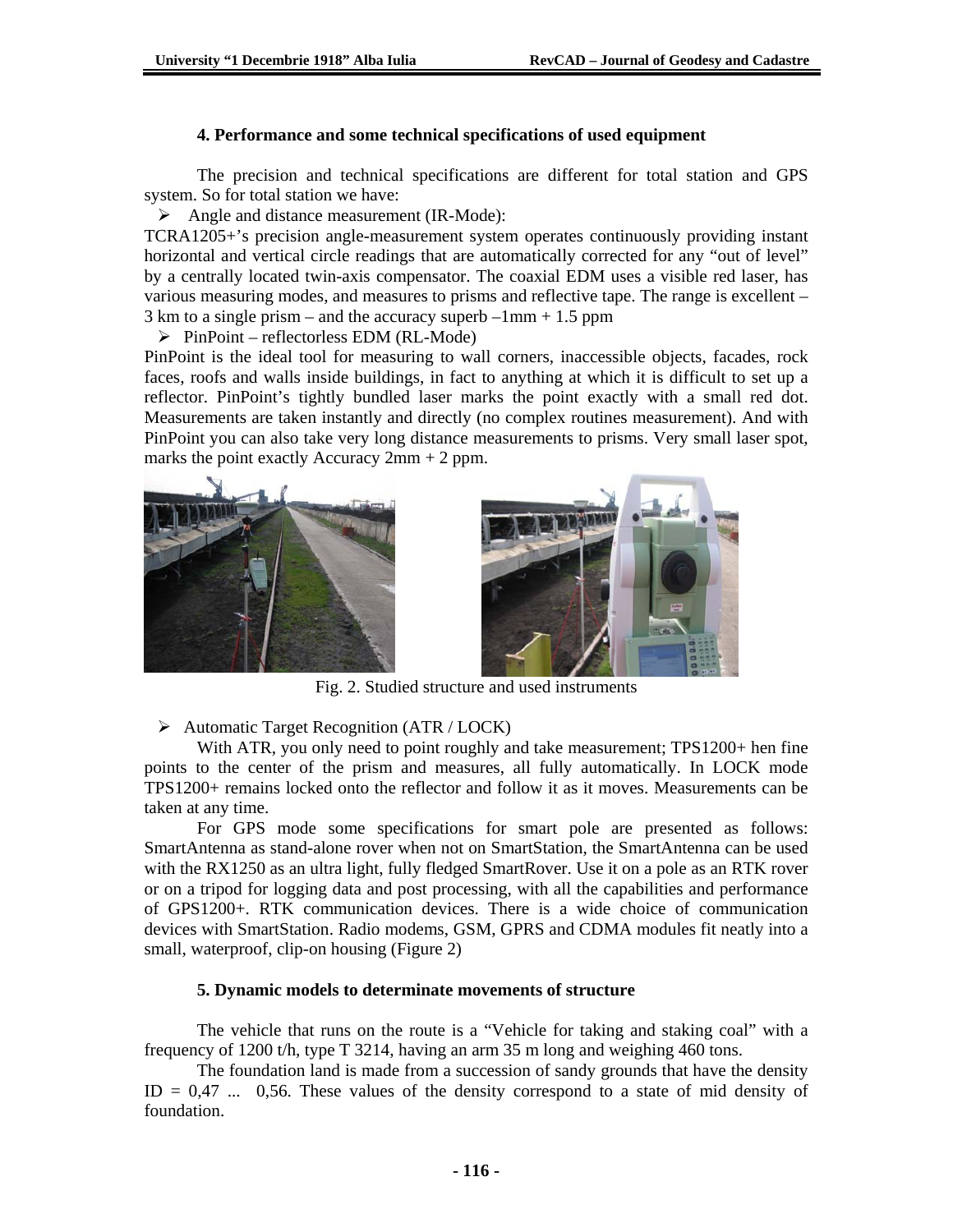After the first topo-geodetic measurements in 2006, we have established the difference between rail A and B, presented in table 1 as maximal and minimal values Table 1.

|         |      |       | Horizontal |       | Vertical |            |  |
|---------|------|-------|------------|-------|----------|------------|--|
| Measur. | Line |       | Deviance   |       | Deviance | Escarpment |  |
| cycle   |      | mm    |            | mm    |          | Deviance   |  |
|         |      | Int.  | Ext.       | Min   | Max      | mm         |  |
|         |      |       |            |       | ٠        |            |  |
|         | Α    | $-45$ | $+30$      | $-14$ | $-169$   | $-36$      |  |
|         | в    | $-36$ | $+28$      | $-14$ | $-196$   | $+15$      |  |
| Н       | A    | $-54$ | $+43$      | -14   | -177     | $-40$      |  |
|         | в    | $-41$ | $+33$      | -14   | $-213$   | $+19$      |  |
| Ш       | А    | $-58$ | $+46$      | $-14$ | $-182$   | $-40$      |  |
|         | в    | -46   | $+37$      | -14   | $-215$   | $+22$      |  |

Table 1 Minimal and maximal values

As it can see the difference in horizontal plan and in vertical plan is significant, so we did measurement with GPS in RTK model to establish deformation and compare with measurements with total stations. Also with GPS technology the number of target point are significantly larger and the results are closer wit reality from the ground.



Fig. 3. Statistical representation of settlements of A track

In figure 3 it can see statistical representation of deformation in vertical plan. Also the dynamic movement of the structure is was measurement and represented in figure 4. The value of this deviation is very small being of order tents of mm.



Fig. 4. Representation of instant settlements

The deviations in horizontal plan are more concluding in booth methods and it is presented in figure 5.